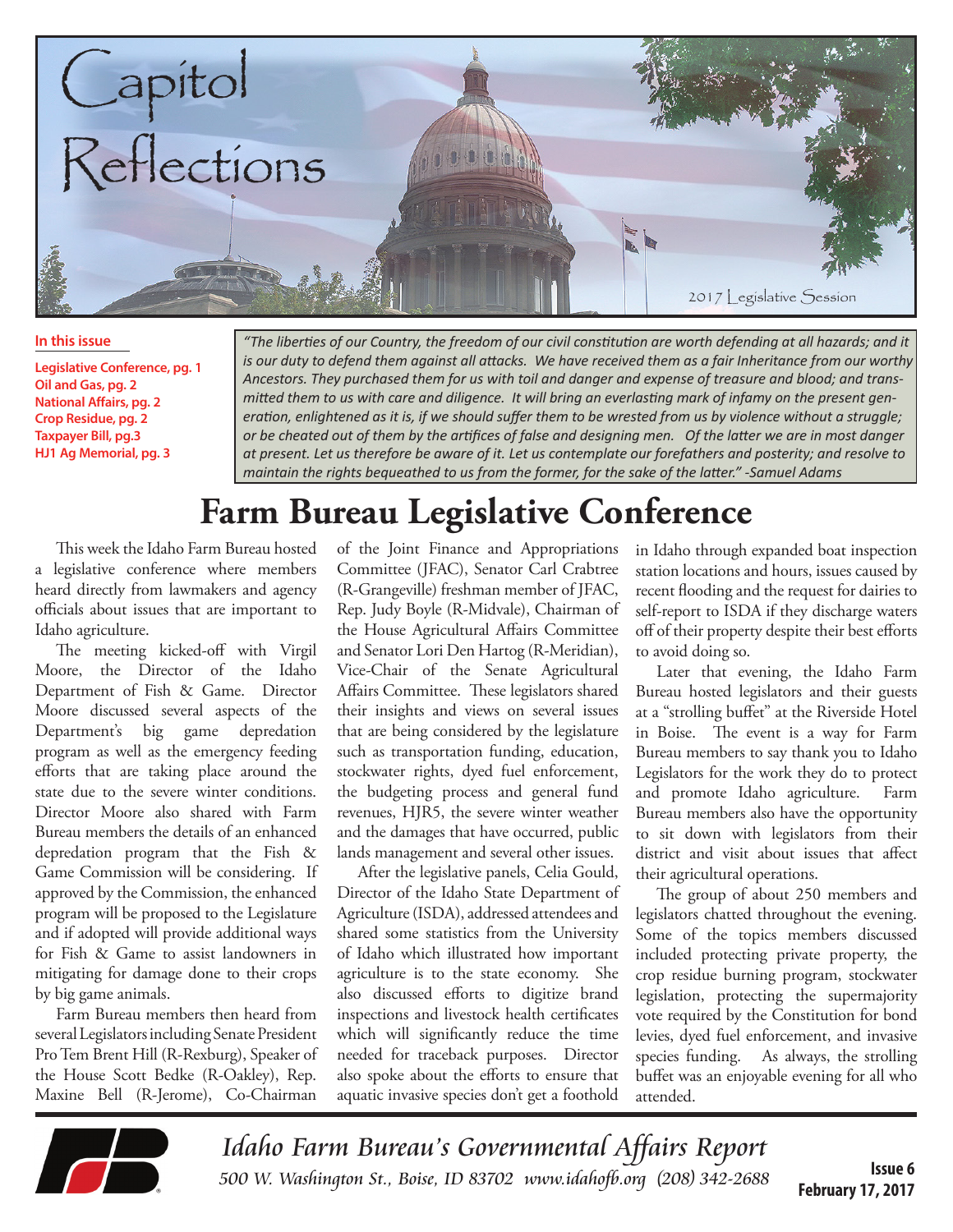#### **Senate and House Have Joint Meeting on Oil and Gas**

The Senate and House Resource Committees held a joint meeting on Wednesday to hear a presentation from the Interstate Oil & Gas Compact Commission regarding Idaho's oil and gas regulatory program. Early in 2016, Idaho Department of Lands requested a comprehensive State Oil and Gas Regulatory Exchange assessment to evaluate Idaho's overall regulatory framework, compare existing programs/ processes to similar states, clarify rules and definitions, acknowledge current oil and gas technology, and identify any potential issues for consideration.

John Baza, Director of Utah's Division of Oil, Gas and Mining, and a member of the peer review team that performed the assessment informed the committees that there are "no substantive gaps" in Idaho's oil and gas administrative rules. The team also found that Idaho's current well spacing approach is appropriate for the state's current stage of development.

The report also recognizes that the state has the necessary tools in place to adjust spacing as needed. Twelve other considerations were considered as part of the review, ranging from horizontal well standards, Class II UIC wells, recycling of produced water, etc. The full report can be found at the following website: [http://](http://www.statesfirstinitiative.org/) [www.statesfirstinitiative.org/](http://www.statesfirstinitiative.org/)

A number of bills dealing with the state's oil and gas industry were also printed this week. One of these bills, S1100, sponsored by Senator Abby Lee (R-Fruitland), will add to and update the current statutes regarding oil and gas to align with industry standards and increase transparency in production and development. The bill establishes minimum setback standards for wells from section lines, and also adjusts the minimum percent of mineral interest acres in a spacing unit for an integration application from the current 55% to 70%.

The statement of purpose for S1100

#### **National Affairs Update**

As part of the Idaho Farm Bureau Legislative Conference, participants had the opportunity to hear from Idaho's congressional delegation during Wednesday's breakfast. Each member spoke of the new Trump administration and the differences that they have been able to observe thus far. Many members talked about the slow approval of key cabinet positions that have hindered the new administration from full operation.

Despite the slow Senate confirmation of Trump's cabinet, Congress has been able to review and reject many of President Obama's last minute regulations that were passed before he left office. The Congressional Review Act, or CRA, allows Congress to review any regulation passed by a previous administration in its last 60 legislative days of office. BLM's Planning 2.0 is among the many rules that are being targeted with the CRA.

The following are some of the highlights from each of the members call:

Senator Crapo talked about the repeal of the estate tax and important progress

that they hope to make on the issue, proposing a third federal district judge for Idaho, and legislation that would improve the transparency and require state approval of any national monument designation.

Congressman Simpson talked about the Sage Grouse Recovery Act, mineral production on federal lands, proposing a third federal district judge, and the Concealed Carry Reciprocity Act.

Congressman Labrador spoke about immigration issues in general, the Congressional Review Act and repealing BLM's Planning 2.0, progress of his management of federal public lands bill, and about his term limits bill.

Senator Risch spoke about the improved National Monument Designation Act, securing our nation's energy infrastructure, the repeal of the death tax, and also proposing a third federal district judge for Idaho.

Farm Bureau expresses our appreciation to the Congressional members and their staff for participating in this event.

says that the bill amends state code by adding a new section requiring that when payment is made to any owner of a royalty interest, certain information shall be included on the payor's check stub or on an attachment to the form of payment and to define royalty payments; revises confidentiality provisions; clarifies metering requirements and responsibilities; defines a statewide spacing size; prohibits co-mingling of production without prior metering; revises application for integration order provisions, to remove an exception to requirements regarding good faith efforts to inform uncommitted owners of an intent to develop mineral resources in a proposed spacing unit and to revise confidentiality provisions; adds definitions and updates outdated language in the statute.

S1100 will likely be heard in the Senate Resource Committee in the coming week.

#### **Crop Residue Burning**

Legislation that would change burn approval criteria for field/crop residue burning (CRB) has made it through the Senate and is on to the House. S1009 would improve the CRB approval criteria that would otherwise greatly limit the number of burn days throughout the burning season. This change in the statute is needed due to EPA's change to the Ozone National Ambient Air Quality Standard of 2015.

On Monday, February 20, at 1:30 PM in room EW41, the House Environment, Energy & Technology Committee will hear the bill. Those people who use CRB on their operations, or who have an interest in testifying on the bill are invited to attend.

Idaho Farm Bureau Policy #70 states, "We oppose air quality standards that are more strict than the current standards under the CRB program." **IFBF supports S1009**